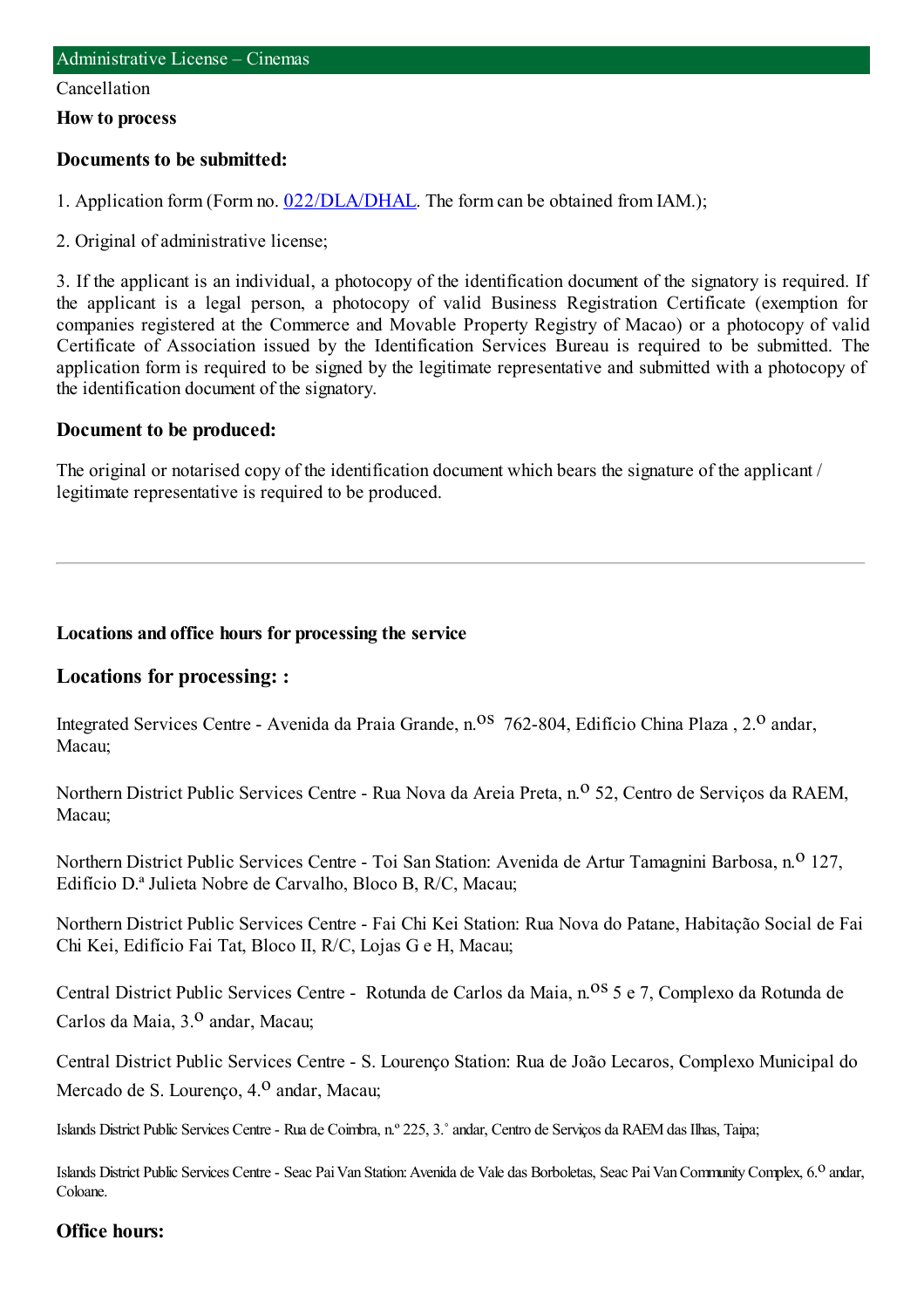Monday to Friday, 9:00 a.m. to 6:00 p.m. (no lunch break, closed on Saturdays, Sundays and public holidays)

| <b>Fees</b>                           |  |
|---------------------------------------|--|
| <b>Application fee:</b>               |  |
| Not applicable                        |  |
| Form fee:                             |  |
| Not applicable                        |  |
| <b>Stamp duty:</b>                    |  |
| Not applicable                        |  |
| <b>Security deposit:</b>              |  |
| Not applicable                        |  |
| <b>Fees, Charges and Prices List:</b> |  |
| Not applicable                        |  |
| Time required for processing          |  |
| Time for processing:                  |  |
| 10 working days                       |  |

## **Remarks / important notes on application**

### **Important notes:**

1. The person concerned should file the application in person or authorise a representative to file the application;

2. The above documents are required to be signed by the applicant / legitimate representative except for the ones issued by government departments and public organisations.

### **Relevant standards or requirements**

If the shop has already obtained a license which is not cancelled yet, others (including the property owner) cannot file an application for cancellation or a new application for the same project immediately on its behalf.

### **Formalities**

- First-time Application
- Renewal
- Replacement
- Cancellation
- Change of License Holder